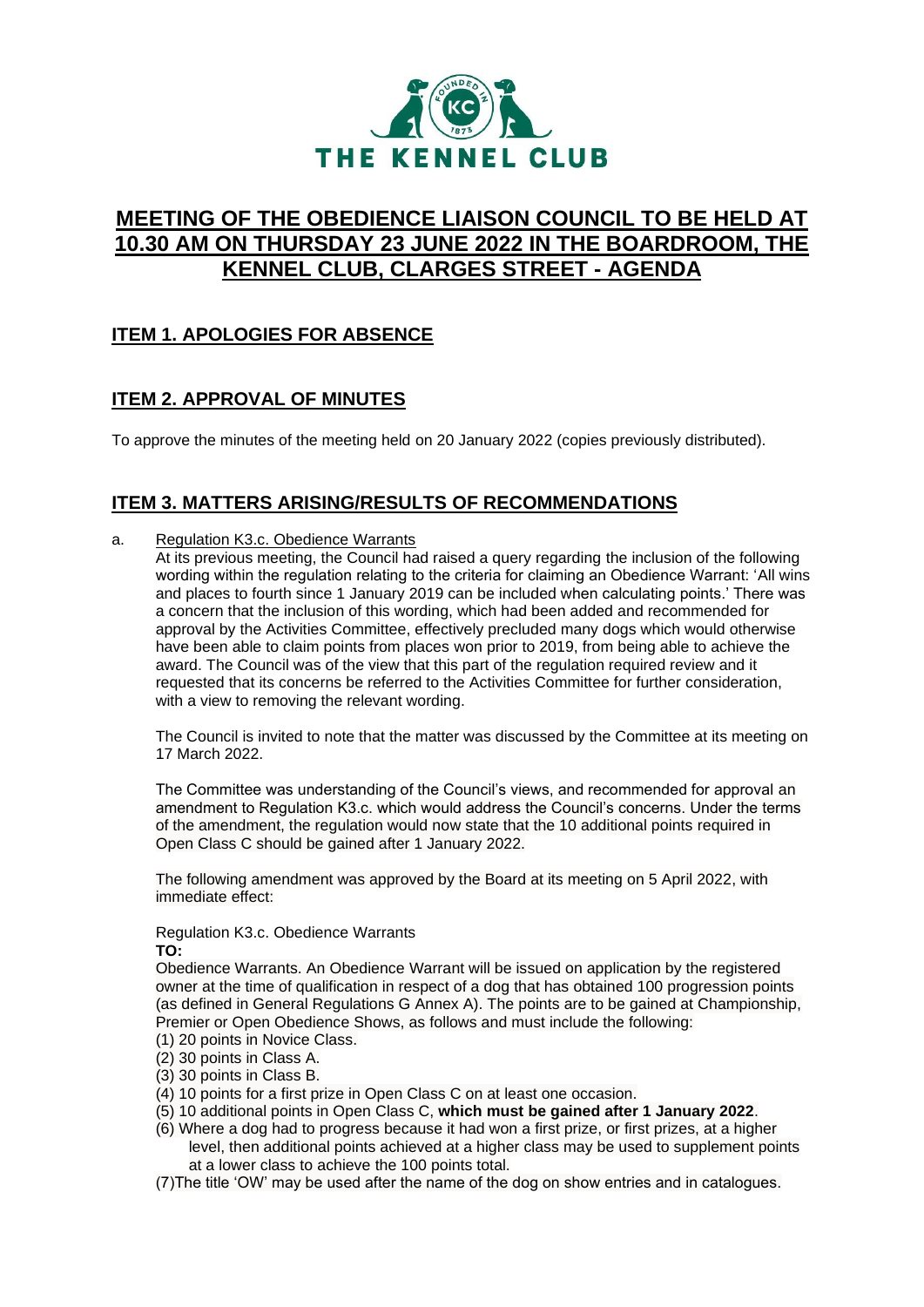

(8) All wins and places to fourth since 1 January 2019 can be included when calculating points. (Insertion in bold. Deletion struck through.) (Effective immediately)

b. Training for commentators

At its last meeting, the Council was advised that it would be necessary for training for commentators to take place on a face-to-face basis, and that it was hoped that the training would take place during the course of 2022. It is invited to note that there has been no change to the situation since the previous update, and to consider whether there is still a requirement for such training.

- c. Obedience Festival The Council is invited to receive a verbal update on plans for the above event.
- d. Eligibility for Introductory class

At its previous meeting, the Council discussed the following proposed amendment to G Regulations which would amend the eligibility criteria for the Introductory class:

Regulation G(A)9.b

**TO:**

To compete in the Introductory Class a handler or dog must not have won one **gained a 1st place in an** Introductory Class or have achieved a 4<sup>th</sup> place or above in Pre-Beginners or in any other class.

(Deletions struck through, insertion in bold)

On discussion, the principle of adding an option for progression on points from the Introductory class was supported, and it was agreed that consideration of the proposal to amend the criteria for eligibility for the Introductory class should be deferred until the Council's next meeting, where a revised amendment incorporating such an option could be considered.

Accordingly, the Council is invited to consider a proposal for a revised amendment, submitted by Mr Moxon, as follows:

#### Regulation G(A)9.b

**TO:**

To compete in the Introductory Class a handler or dog must not have won one Introductory Class **gained a 1st place in an Introductory Class or any other class,** or have achieved a 4th place or above in Pre-Beginners or in any other class **prior to 1st January 2023, and have not elected to progress on points from Introductory.** (Deletion struck through. Insertions in bold)

In addition, the following amendment to Regulation G(A)5 would also be required:

Regulation G(A)5

**TO:**

Points required for progression on points are as follows:

**1. 10 points required for progression from Introductory, for which only wins and places to fourth since 1 January 2023 can be included when calculating points.** (Insertion in bold)

(Subsequent items to be renumbered)

#### e. Use of food rewards and toys

At its previous meeting, the Council had discussed the possibility of introducing food rewards into Pre-Beginner and Beginner classes. Noting the feedback received from representatives, the Council concluded that it would be a positive step to allow food rewards, and possibly the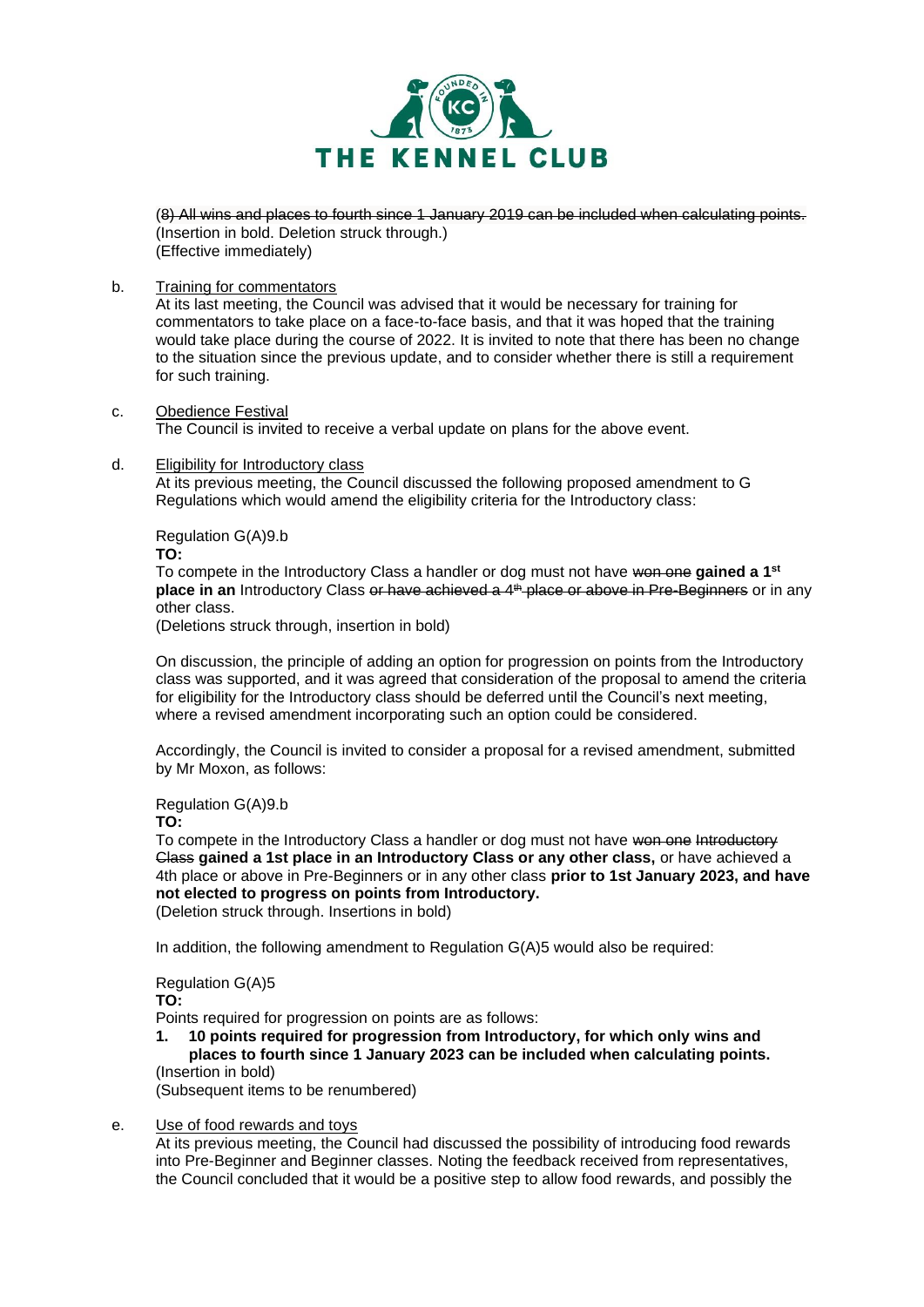

use of toys, in Pre-Beginners but not in Beginners. The Council is invited to note that Mrs Le Fevre will submit a firm proposal for consideration by the Council at its first meeting in 2023. **Note**: a discussion item relating to the use of food and toys in Introductory, Pre-Beginners and Beginners is also included on the agenda under item 8.c.

# **ITEM 4. ACTIVITIES JUDGES SUB-GROUP**

The Council is invited to note a written report from Mr McCartney following the Sub-Group's meeting held on 5 May 2022. **(Annex A refers – to follow)**

# **ITEM 5. ACTIVITIES HEALTH AND WELFARE SUB-GROUP**

The Council is invited to note a written report from Mrs Le Fevre following the Sub-Group's meeting which took place on 4 April 2022.

In particular it is requested to consider a suggestion from the Sub-Group whereby a small levy could be placed on entries for Kennel Club licensed shows in all activities disciplines. This levy would be used for specific purposes, such as to provide funding for research that would benefit all disciplines, The Council is requested to consider the principle of such a levy, and whether it would be perceived by the obedience community as a positive step. It is invited to note that similar consultations will be held with representatives of other activities disciplines as to the possibility on the placing of levies on entries for licensed shows and competitions in order to provide funding for research. Such research may be of benefit to their own disciplines, or may be more generalised in nature, and potentially of benefit to all disciplines.

**(Annex B refers – to follow)**

## **ITEM 6. YOUNG KENNEL CLUB**

The Council is requested to note a written report from Mrs Lavender. **(Annex C refers)**

## **ITEM 7. PROPOSALS FROM SOCIETIES/PRIVATE INDIVIDUALS**

No proposals have been received.

# **ITEM 8. DISCUSSION ITEMS**

a. Ms L Tozer Material and the Mrs S Hyde Mrs S Hyde Mrs S Hyde Mrs S Hyde Mrs S Hyde Mrs S Hyde Mrs S Hyde Mr Introduction of a new 'Progressive C' class Ms Tozer wishes the Council to consider ways to increase the number of competitors eligible to compete in Championship Class C.

Ms Tozer notes that in recent years the number of competitors in Championship Class C has fallen, and this has been made considerably worse by the pandemic over the last two years due to dogs retiring, and fewer opportunities to qualify new dogs.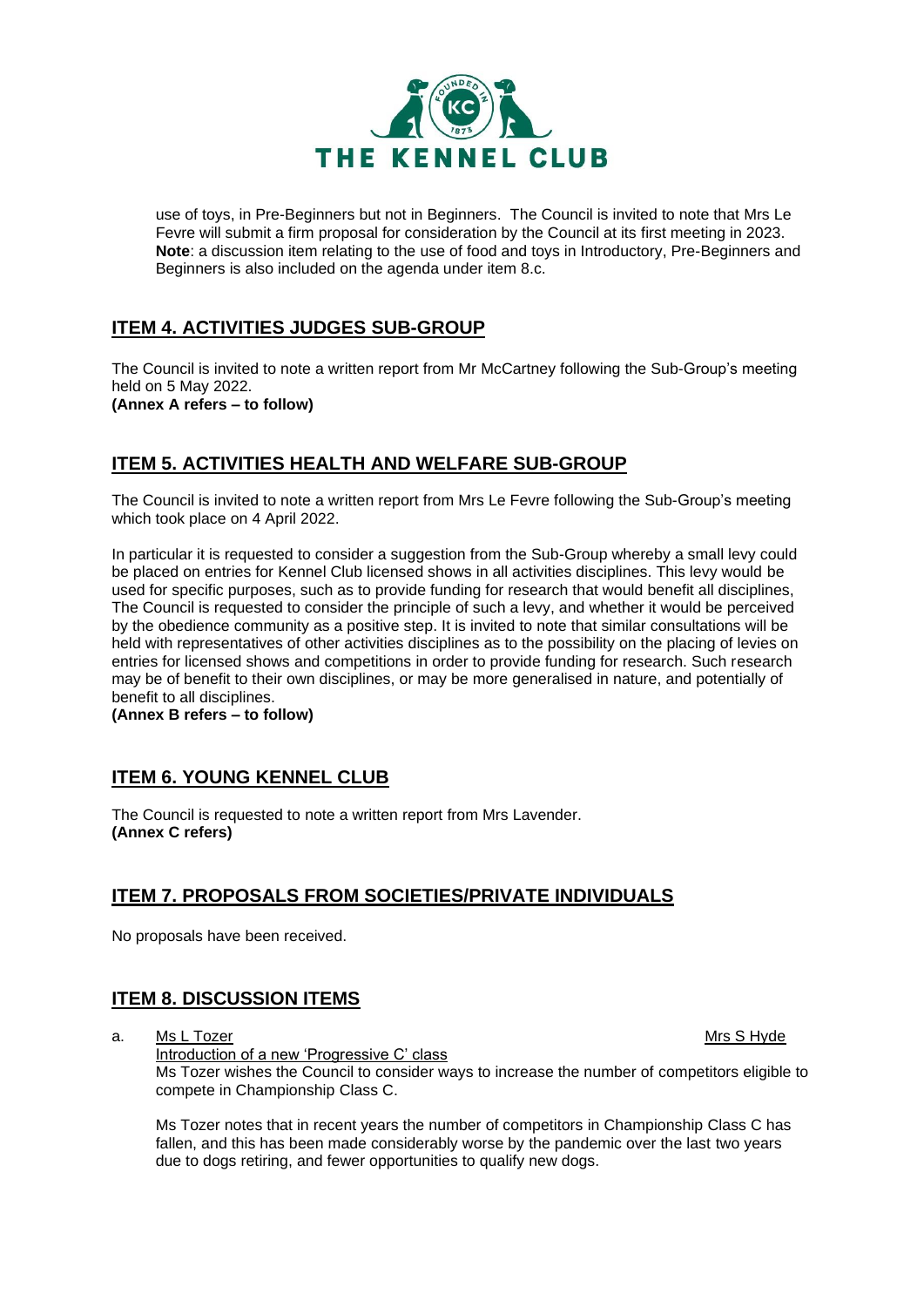

Accordingly it is proposed that a second Class C could be scheduled, a new class called 'Progressive C'. Eligibility for this class would be for dogs that have not won Open C and have been placed no lower than 3<sup>rd</sup> on three occasions in Open Class C. The test and qualifications to remain the same as the existing scheduled Open C.

The existing Open Class C would still be scheduled as normal and would remain open to all dogs.

Ms Tozer is of the view that this would give inexperienced dogs a chance to qualify, as it can be difficult to achieve this when competing against obedience champions, and that it would not detract from the overall standard in Championship Class C as all dogs qualified would be on a level playing field.

Noting that there are sometimes difficulties in appointing judges for class Cs, societies could possibly consider running this proposed 'Progressive Class C ' and Open Class C as mixed classes.

The definition for the class would be as follows:

#### **Progressive Class C**

For dogs who have not won an Open C but have been placed  $2<sup>nd</sup>$  or  $3<sup>rd</sup>$  on three occasions under different judges

#### Rationale

Inexperienced dogs which are placed  $2<sup>nd</sup>$  or  $3<sup>rd</sup>$  on three occasions in an Open C class would have the opportunity to qualify without competing against obedience champions. While it creates the need for an extra judge, Ms Tozer considers that this would bring in additional income for clubs and would mean that more dogs qualify for Championship C.

#### b. Ms D Kay Mrs D Lavender

Qualifications for judges

Ms Kay wishes the Council to discuss the following suggested changes to G Regulations in relation to the qualifications for judges.

G31.c

#### **TO:**

*Qualifications for judges at premier and open shows and for the non certificate classes at championship shows-*

On first appointment judges must satisfy the show committee that they:

- (1) have judged a minimum of four **two** appointments within at least two years at a lower level including limited/companion obedience shows and matches/club or fun competitions.
- (2) have won out of Beginners at a licensed championship, premier or open obedience show as a handler, and have acted as a caller, scribe or marker steward on six occasions at licensed shows; and
- (3) have completed and passed an Obedience Regulations and Judging Procedure examination on The Kennel Club Academy prior to attending a Kennel Club Obedience Test Design and Practice of Judging seminar **prior to accompanying a qualified KC judge at an open or championship show**.
- (4) have attended a Kennel Club Obedience Test Design and Practice of Judging Seminar and passed the assessment **accompany/shadow a qualified judge (who has fulfilled at least six judging appointments) at a Kennel Club licensed show to oversee the judging procedure, test design and marking techniques. Class Novice, A or B can be chosen to fulfil this task.**
- **(5) have reviewed the document containing example test design for each class from the KC website.**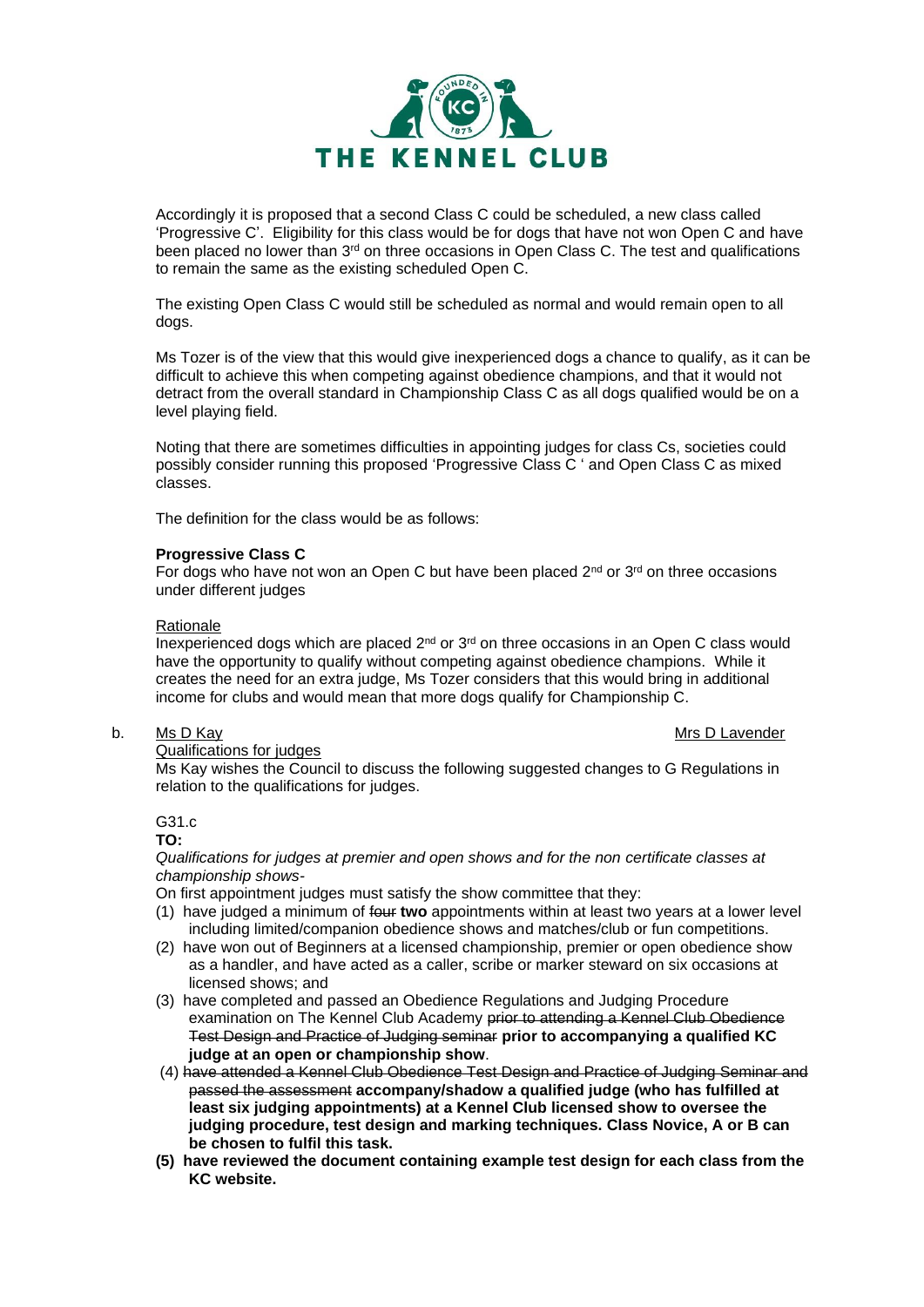

Ms Kay notes that a simple document containing example test designs and useful information, such as turns allowed in each class could be created.

#### Rationale

There are a large number of judges on the circuit who are retired people in their sixties and early seventies who will be ceasing to judge over the next few years. This will create a serious problem as the number of new younger judges coming forward at the moment will not compensate for this loss.

There are two specific parts of the current judging regulations that have become problematic for those wanting to achieve judging status: the judging seminars, and judging at limited/companion shows and matches. Ms Kay is of the view that it is necessary to simplify these sections to make it quicker and easier for people to get qualified, and at the same time retain their motivation and enthusiasm. This will encourage more competitors to step up to the judging role.

The judging seminars to be run by an accredited trainer are not taking place. As of 15 March 2022, no seminars have been booked for 2022 in the seminar diary on The Kennel Club website which means the likelihood of new judges qualifying this year looks very bleak. There are six Accredited Trainers in the UK and two in Northern Ireland. To provide seminars for the whole of the UK, travel and overnight accommodation will be required for trainers to reach many regions. Coupled with venue hire this means a number of around 10 attendees would be needed to make the seminar affordable which could result in new people waiting a considerable amount of time, even months to finalise their qualification criteria, by which time their enthusiasm and motivation has been totally lost. Organising a date for 10 attendees, venue, trainer, accommodation, meals etc for a 2-day event over a weekend is a task few would be able to take on especially in areas where no dog training clubs exist. Plus it should be borne in mind that family commitments, work commitments and of course cost all come into play here.

Therefore this part of the qualification criteria needs to be handed back to the individual applying for judging status and for them alone to be responsible for its organisation and completion. It would also be better if this qualification criteria took place in the show environment where practical experience in the ring can be gained. This would enable them to qualify more easily, without waiting for a group event to be organised elsewhere, and would also keep their motivation running on a high**.** This is reflected in the suggested amendment to the regulation.

Judging at limited/companion shows or matches on four occasions when these types of events are few and far between, especially where there is no active Kennel Club registered club could be problematic for many. Therefore it is suggested this is changed to 2 occasions.

### c. Knightswood Dog Training Club Mr J McIntosh

Use of food and toys in Introductory, Pre-Beginners and Beginners The Club wishes the Council to discuss suggestions that the following provisions be incorporated into the regulations applying to Introductory, Pre-Beginners and Beginners.

#### **Introductory, Pre-Beginners and Beginners.**

- Food or toy or both may be carried by the handler in the ring, carried either in hand or pocket or training bag, in the same way as at a training club.
- Two halts in heelwork where handler may give food or toy or both as a reward, before continuing with the heelwork round.

#### **Introductory and Pre-Beginners**

• No sit or finish at end of heelwork, just break off and play.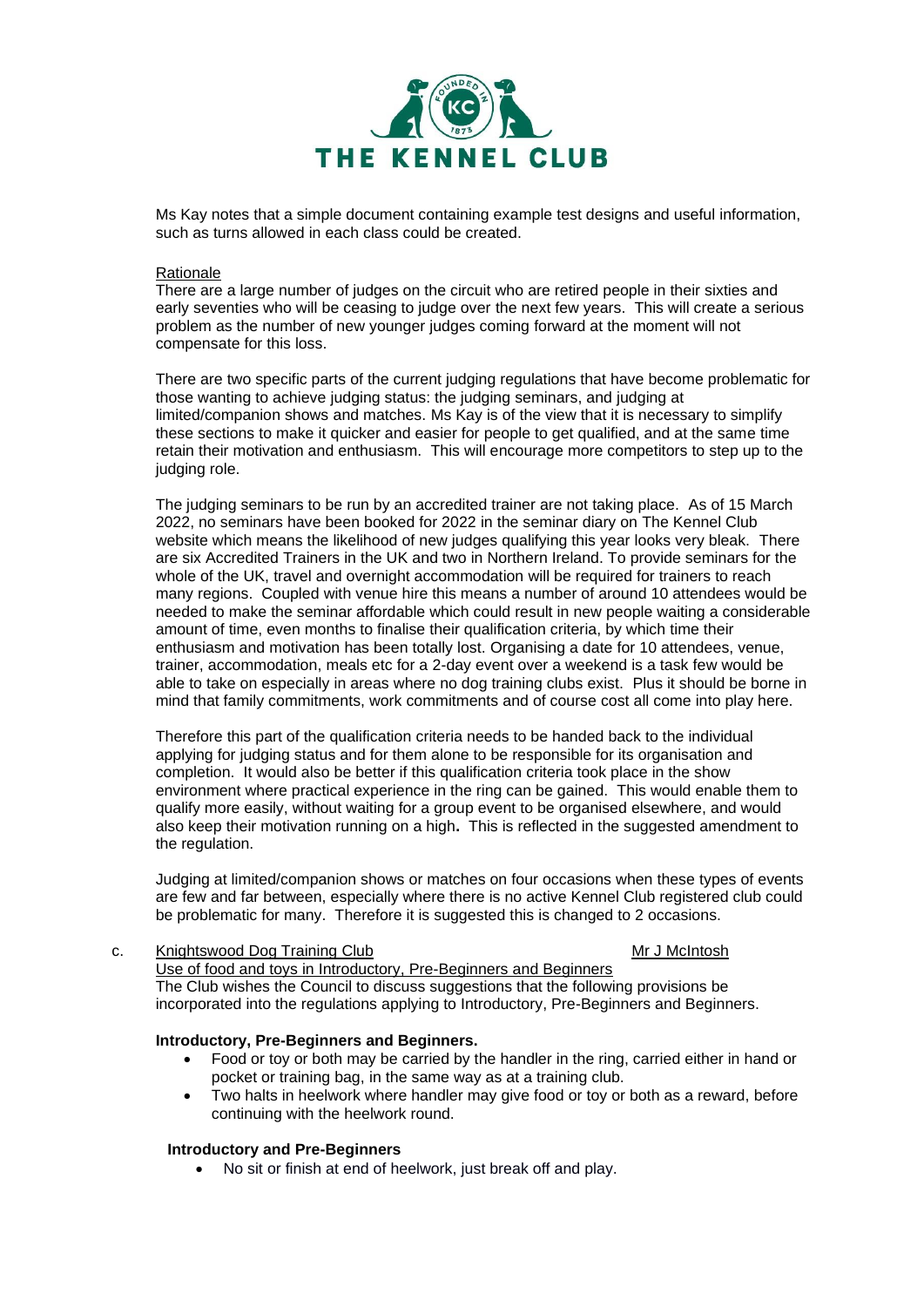

#### **Beginners**

- Commence heelwork with heel free, followed by heel on lead. Reward may be carried but not given to the dog until the end of the heelwork round. With the finish and sit in this part of the round there would be three sits, after which the dog may receive praise and a reward. This would help prepare dogs for Novice.
- Recall: handler may use food or toy for present and finish.
- Retrieve: Handler may use food or toy for present and finish, although this would be at handler's choice. If he or she wishes not to use any rewards in any part of the round, then that is acceptable.

#### Rationale

Many efforts have been made via other Kennel Club disciplines to encourage people to come into obedience but with little success. Lots of clubs have stopped running shows but are still functioning in this way, so it is suggested that the training style and methods used in such clubs are used to start people off in obedience. This would not be such a big jump for these handlers, as they would be using methods that they are familiar with. This would create new competitive handlers via existing clubs.

#### d. Mrs S Hyde

#### Area revision for Obedience Liaison Council (OLC) and Inter Regional teams

Mrs Hyde wishes the Council to consider issues relating to designated geographical areas relating to the Council and to Inter Regional teams. It is highlighted that the question of which area someone is in has been raised on quite a few occasions and it is very confusing for both new and experienced competitors. Some counties differ between the Council and the Inter Regional Teams e.g. Derbyshire (which is classed as East Midlands) comes under Midlands for the Inter Regional but North East for the Council. Mrs Hyde is of the view that consistency would be more logical.

There are also some discrepancies:

- Kent & Somerset are both mentioned under Council but not for the Inter Regionals
- Humberside became East Riding of Yorkshire but still shows as Humberside under the Northern Inter Regional Team
- Bristol should be shown as Avon under South & South West (Western) OLC
- Sussex this is showing as East & West Sussex for Inter Regional but just Sussex for OLC.

Details of the current areas for the OLC and Inter Regionals are as per the attached documents together with Mrs Hyde's suggested amendments. **(Annex D refers)**

## **ITEM 9. FIVE YEAR STRATEGY**

- a. Representatives are invited to propose further items to the Strategic Plan. **(Annex E refers)**
- b. At its previous meeting, the Council was in agreement that the Strategic Plan should be more dynamic in nature, with specific action points highlighted to ensure ongoing progress. It is invited to consider how best this may be progressed.

## **ITEM 10. DATE OF NEXT MEETING**